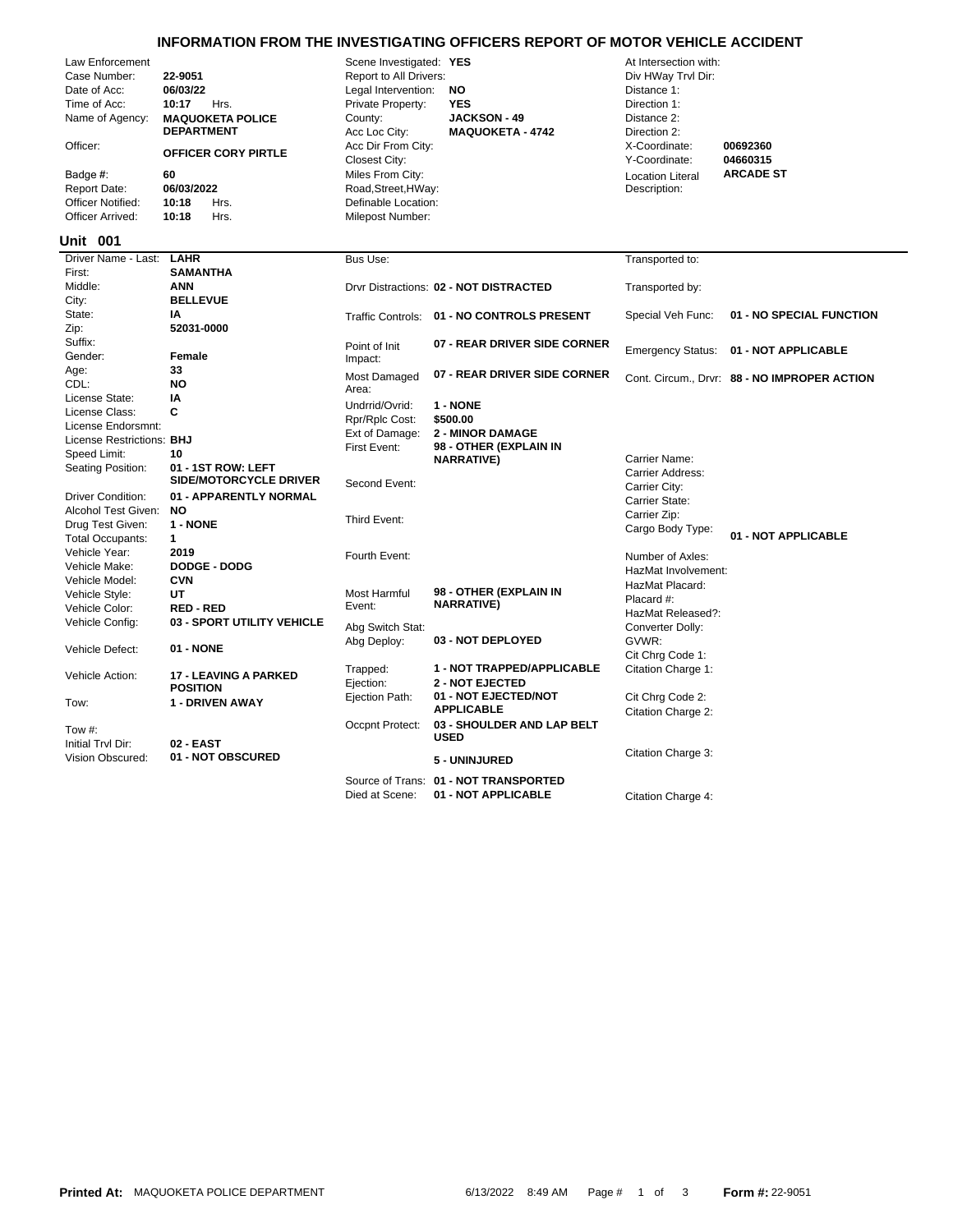## **002 Unit**

| אט טווו                  |                              |                                |                                            |                          |                                                                  |
|--------------------------|------------------------------|--------------------------------|--------------------------------------------|--------------------------|------------------------------------------------------------------|
| Driver Name - Last:      | <b>BURRIS</b>                | Bus Use:                       |                                            | Transported to:          |                                                                  |
| First:                   | <b>AMBER</b>                 |                                |                                            |                          |                                                                  |
| Middle:                  | <b>NICOLE</b>                |                                | Drvr Distractions: 02 - NOT DISTRACTED     | Transported by:          |                                                                  |
| City:                    | <b>MAQUOKETA</b>             |                                |                                            |                          |                                                                  |
| State:                   | ΙA                           |                                | Traffic Controls: 01 - NO CONTROLS PRESENT | Special Veh Func:        | 01 - NO SPECIAL FUNCTION                                         |
| Zip:                     | 52060-0000                   |                                |                                            |                          |                                                                  |
| Suffix:                  |                              | Point of Init                  | 05 - REAR PASSENGER SIDE                   |                          |                                                                  |
| Gender:                  | Female                       | Impact:                        | <b>CORNER</b>                              | <b>Emergency Status:</b> | 01 - NOT APPLICABLE                                              |
| Age:                     | 30                           | Most Damaged                   | 05 - REAR PASSENGER SIDE                   |                          |                                                                  |
| CDL:                     | NO                           | Area:                          | <b>CORNER</b>                              |                          | Cont. Circum., Drvr: 98 - OTHER (EXPLAIN IN<br><b>NARRATIVE)</b> |
| License State:           | IA                           | Undrrid/Ovrid:                 | 1 - NONE                                   |                          |                                                                  |
| License Class:           | C                            |                                | \$500.00                                   |                          |                                                                  |
| License Endorsmnt:       |                              | Rpr/Rplc Cost:                 | 1 - NONE                                   |                          |                                                                  |
| License Restrictions:    |                              | Ext of Damage:<br>First Event: | 98 - OTHER (EXPLAIN IN                     |                          |                                                                  |
| Speed Limit:             | 10                           |                                | <b>NARRATIVE)</b>                          | Carrier Name:            |                                                                  |
| Seating Position:        | 01 - 1ST ROW: LEFT           |                                |                                            | Carrier Address:         |                                                                  |
|                          | SIDE/MOTORCYCLE DRIVER       | Second Event:                  |                                            | Carrier City:            |                                                                  |
| <b>Driver Condition:</b> | 01 - APPARENTLY NORMAL       |                                |                                            | Carrier State:           |                                                                  |
| Alcohol Test Given:      | <b>NO</b>                    |                                |                                            | Carrier Zip:             |                                                                  |
| Drug Test Given:         | 1 - NONE                     | Third Event:                   |                                            | Cargo Body Type:         |                                                                  |
| <b>Total Occupants:</b>  | $\mathbf{2}$                 |                                |                                            |                          | 01 - NOT APPLICABLE                                              |
| Vehicle Year:            | 2008                         | Fourth Event:                  |                                            | Number of Axles:         |                                                                  |
| Vehicle Make:            | <b>FORD - FORD</b>           |                                |                                            | HazMat Involvement:      |                                                                  |
| Vehicle Model:           | <b>TAU</b>                   |                                |                                            | HazMat Placard:          |                                                                  |
| Vehicle Style:           | 4D                           | Most Harmful                   | 98 - OTHER (EXPLAIN IN                     | Placard #:               |                                                                  |
| Vehicle Color:           | SILVER - SIL                 | Event:                         | <b>NARRATIVE)</b>                          | HazMat Released?:        |                                                                  |
| Vehicle Config:          | 01 - PASSENGER CAR           | Abg Switch Stat:               |                                            | Converter Dolly:         |                                                                  |
|                          |                              | Abg Deploy:                    | 03 - NOT DEPLOYED                          | GVWR:                    |                                                                  |
| Vehicle Defect:          | 01 - NONE                    |                                |                                            | Cit Chrq Code 1:         | 321.20B                                                          |
|                          |                              | Trapped:                       | 1 - NOT TRAPPED/APPLICABLE                 | Citation Charge 1:       | <b>FAIL TO PROVIDE PROOF OF</b>                                  |
| Vehicle Action:          | <b>17 - LEAVING A PARKED</b> | Ejection:                      | <b>2 - NOT EJECTED</b>                     |                          | <b>FINANCIAL LIABILITY - ACCIDE</b>                              |
|                          | <b>POSITION</b>              | Ejection Path:                 | 01 - NOT EJECTED/NOT                       | Cit Chrg Code 2:         |                                                                  |
| Tow:                     | 1 - DRIVEN AWAY              |                                | <b>APPLICABLE</b>                          |                          |                                                                  |
|                          |                              | Occpnt Protect:                | 03 - SHOULDER AND LAP BELT                 | Citation Charge 2:       |                                                                  |
| Tow #:                   |                              |                                | <b>USED</b>                                |                          |                                                                  |
| Initial Trvl Dir:        | 03 - SOUTH                   |                                |                                            | Citation Charge 3:       |                                                                  |
| Vision Obscured:         | 01 - NOT OBSCURED            |                                | 5 - UNINJURED                              |                          |                                                                  |
|                          |                              | Source of Trans:               | 01 - NOT TRANSPORTED                       |                          |                                                                  |
|                          |                              | Died at Scene:                 | 01 - NOT APPLICABLE                        | Citation Charge 4:       |                                                                  |
|                          |                              |                                |                                            |                          |                                                                  |

## **Accident Environment**

| First Harmful Event Loc:   | 98 - OTHER (EXPLAIN IN NARRATIVE) | <b>Roadway Characteristics</b> |                                                               |
|----------------------------|-----------------------------------|--------------------------------|---------------------------------------------------------------|
| Manner of Crash/Collision: | 98 - OTHER (EXPLAIN IN NARRATIVE) | Environment:                   | 01 - NONE APPARENT                                            |
| Light Conditions:          | 1 - DAYLIGHT                      | Roadway:                       | 01 - NONE APPARENT                                            |
| <b>Weather Conditions:</b> | 01 - CLEAR                        |                                |                                                               |
|                            |                                   | Type of Road Junc/Feat:        | 01 - NON-JUNCTION/NO SPECIAL FEATURE                          |
| Surface Conditions:        | $01 - DRY$                        |                                |                                                               |
|                            |                                   | FRA No.:                       |                                                               |
|                            |                                   | Horizontal Alignment:          |                                                               |
| Workzone Related:          | <b>NO</b>                         | Vertical Alignment:            |                                                               |
| Activity:                  |                                   |                                |                                                               |
| Location:                  |                                   |                                |                                                               |
| Type:                      |                                   |                                | First Harmful Evt of Crash: 98 - OTHER (EXPLAIN IN NARRATIVE) |
| <b>Workers Present:</b>    |                                   |                                |                                                               |
| Nlarrativa                 |                                   |                                |                                                               |

## **Narrative**

Unit 1 was getting ready to leave the doctors office parking lot. Unit 2 backed up, looked and did not see Unit 1. Unit 2 struck Unit 1 in the rear driver side. Both Unit 1 and 2 had minor damage.